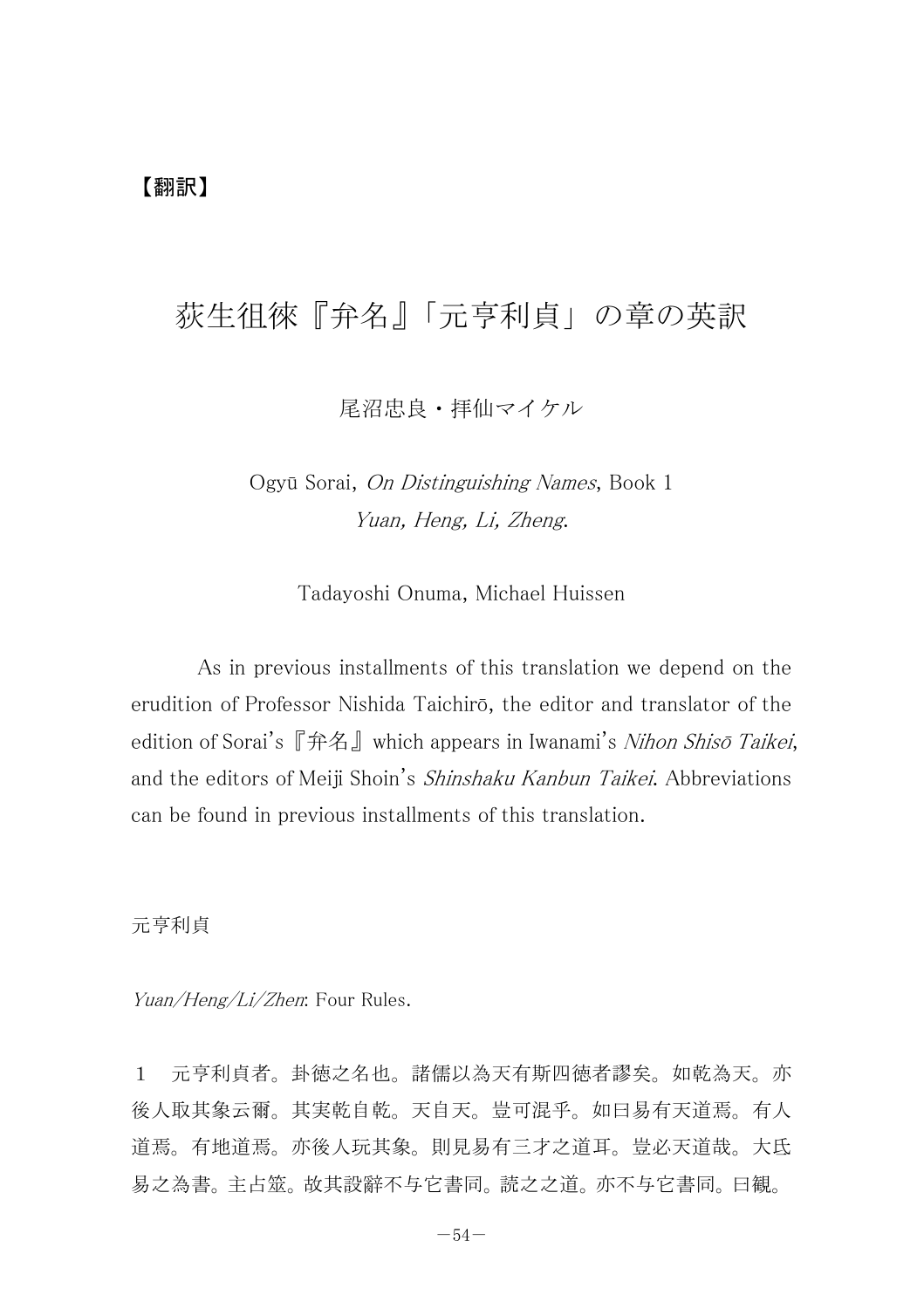曰玩。曰不可為典要。可以見已。故乾元亨利貞。当以易観之。不必引天道 及聖人之道解之。至其用之。則以為天道亦可矣。以為地道亦可矣。以為聖 人之道亦可矣。以為君子之道亦可矣。以為庶人之道亦可矣。故曰不可為典 要也。

1 *Yuan* 元 (beginning), *heng* 亨 (non-obstruction), *li* 利 (usefulness), and zheng  $\sharp$  (constancy) are terms which express the *de* (properties) of the divination signs gua  $\sharp$ .<sup>1</sup> All Confucians who maintain that *Tian* has these four properties are mistaken.<sup>2</sup> As for taking  $qian [\&$  strength-masculinity] to be Tian, <sup>3</sup> people of later ages said this because they construed its shape [in this way]. In fact, gian is as a matter of course gian and Tian is as a matter of course Tian, so how could they ever be intermixed? In the case of the expression, "in divination is the *dao* of *Tian*, the *dao* of human beings, and the *dao* of earth<sup>"4</sup> as well. people of later ages played with the shapes [of these divination signs] and merely came up with the idea that in The Book of Changes are these three dao. How could this  $[i.e.$  qian] ever of necessity be the dao of Tian? On the whole The Book of Changes has divination as its main purpose. Thus the use of words in it is not the same as in that of other books. The manner in which it is to be read is also not the same as that of other books. This should be clear from expressions like: "to examine [the shapes]" and "to play with the words," and "one can not make a fixed principle."<sup>5</sup> Thus, the statement, "qian is yuan, heng, li, and zheng in divining the divine will," must indeed be examined in terms of divination. There is no need to draw in the *dao* of *Tian* or the *dao* of the sages to interpret it. When it comes to its practical application, it is possible thereby to make it the *dao* of Tian, or it is possible to make it the *dao* of earth, or it is possible to make it the dao of the sages, or it is possible to make it the dao of the  $i$ unzi, or it is again possible to make it the *dao* of the masses. That is why it is said that "one can not make a fixed principle."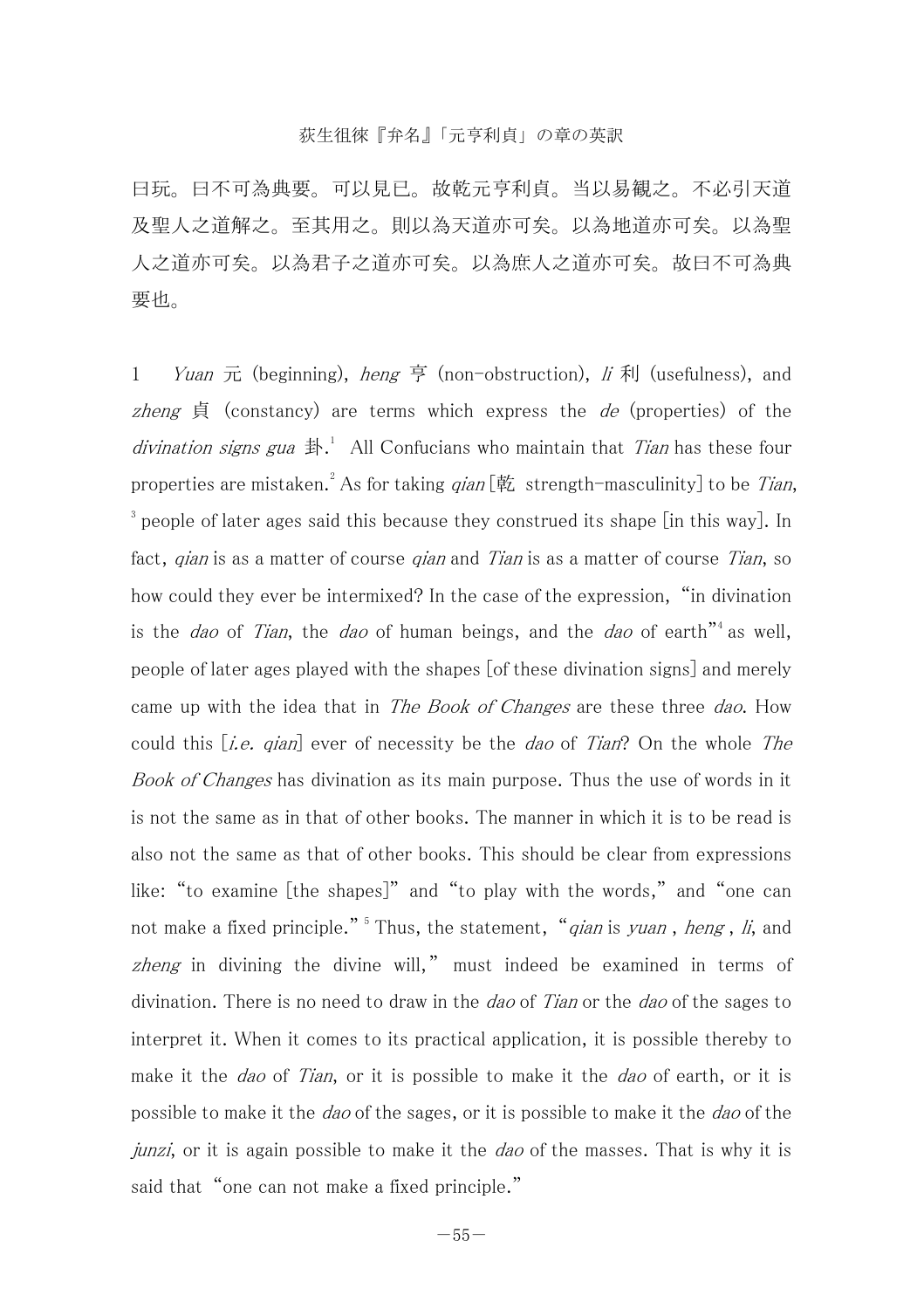元者。首也。如元首明哉。勇士不忘喪其元。牛曰一元大武。皆然。以君 即位之年為元年。亦首之義。而首転為始也。乾坤二卦。為易之頭。故曰乾 元坤元。以乾与坤為六十二卦之元也。故大哉乾元。至哉坤元。皆連乾坤以 言之。亨利貞則否。可以見已。

Yuan is the *shou* (beginning, ruler, neck). The following are all examples of this usage: "the ruler is brilliant," 6 "the courageous have no concern for when they may lose their necks,"<sup>7</sup> "it is said that the bull  $[$  to be sacrificed $]$  has one neck and a large stride." 8 Making the year of a ruler's accession to the throne 'the beginning year' is also a case of it meaning the neck and neck itself being converted to become the beginning. The two divination signs,  $qian$   $\phi$ strength-masculinity] and  $kun$  [坤 weakness-femininity] are the beginning of The Book of Changes. Thus there we say qianyuan [乾元] and kunyuan [坤元] and by means of *qian* and *kun* the yuan [beginning] of the [remaining] sixty-two divination signs is made. Thus, as for "how great is the *gianyuan*" and "what perfection the *kunyuan*," both are spoken linking *yuan* with *qian* and *kun*.°Such is not the case with *heng* [亨 non-obstruction],  $\hat{h}$  [利 usefulness], and *zheng* [貞 correctness in divining the divine will]. Thereby can it [i.e. the meaning of yuan] be seen.

 元者。善之長也。是引聖人之道為解。元者徳之名也。如一人元良是也。 蓋謂君人之徳也。亦首象也。君人之徳。如堯之蕩蕩乎民無能名焉。是其至 者也。以堯之允恭克譲。比諸舜之任智。禹之任功。則可以見君之所以為徳 者矣。湯師伊尹。則亦不及伊尹。武王不及周公之多材多芸。下焉者則桓公 不及管仲之仁。高祖不及三傑之能。而皆能為之君。是君人之徳別有之。而 命之曰元已。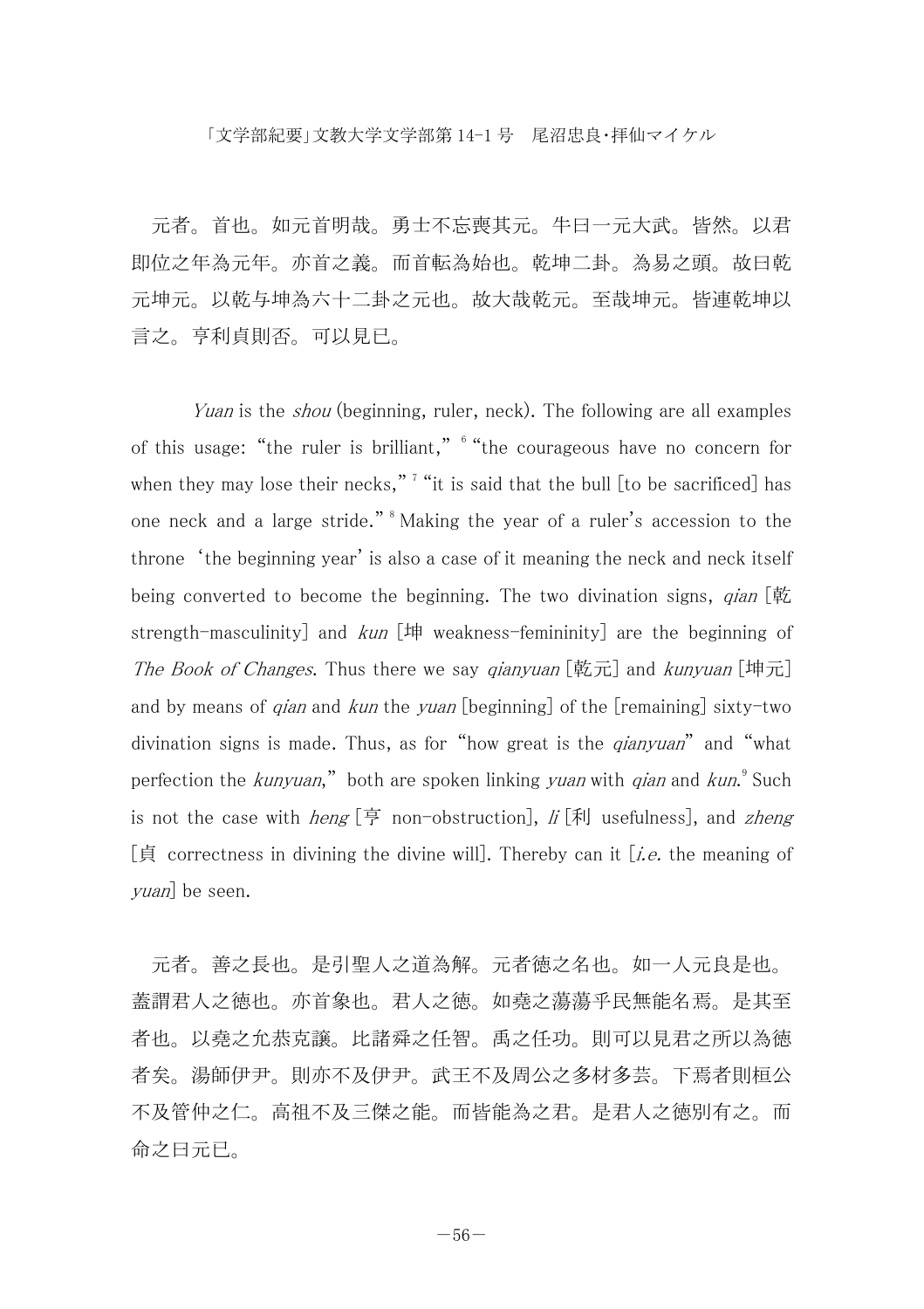"Yuan  $\lceil \overline{\tau} \rceil$  is the chief good" <sup>10</sup> was interpreted by drawing on the *dao* of the sages. *Yuan* is a name for  $de^{11}$  "The one man (*i.e.* the Son of *Tian*) is superbly good"  $12$  is an example of this. Surely this speaks of the man in whom is the *de* of the ruler. Here too, *yuan* is construed as neck. The man in whom is the virtue of the ruler, a man like Yao who "was so unfettered and broad minded that the people had no words to express it,"  $^{13}$  is the ultimate example of this. If one compares Yao, who "truly well relinquished [his position] with reverence 恭,"<sup>14</sup> with Shun, who was appointed on account of his wisdom, and Yu, who was appointed on account of his achievement  $\lceil$ in subduing the floods], <sup>15</sup> one should be able to see the reason why thereby this was made the  $de$  of the ruler. As Tang considered Yi Yin to be his teacher, thus he did not reach the level of Yi Yin; King Wu did not reach the level of the Duke of Zhou in the extent of his abilities or the extent of his talents;<sup>16</sup> and in like manner for those descending from them, Duke Huan did not reach the level of Guan Zhong in  $ren<sup>17</sup>$  nor did Gaozu [founder] of the Han Dynasty] reach the level of the three heroes<sup>18</sup> in ability; however every one of them was able to become a ruler. Thus that de which makes a man a ruler lies in something other than this. Thus it is named and is called *yuan*.

 然則何謂元也。書曰。元首明哉。謂能知人而任之也。其能知善人而任之。 足以為衆善人之長。故曰元者善之長也。然善人難知。苟非躬安民之徳。則 不能知之。故曰体仁足以長民也。是皆取義於元。而引而伸之。触類以長之 者也。故以仁為元者非矣。人君之徳。不在知庶務。而在知善人。不在身親 之。而在任善人。是知之大者也。故易伝皆訓元為大。為是故也。

So, then, what is that which was called yuan? The Book of History says, "The ruler  $\lceil \vec{\pi} \rceil$  is bright." <sup>19</sup> This means that he is able to discern men<sup>'</sup>s natures] and to delegate authority to them. If he is able to discern good men and to delegate authority to them, then that is sufficient for him to become the chief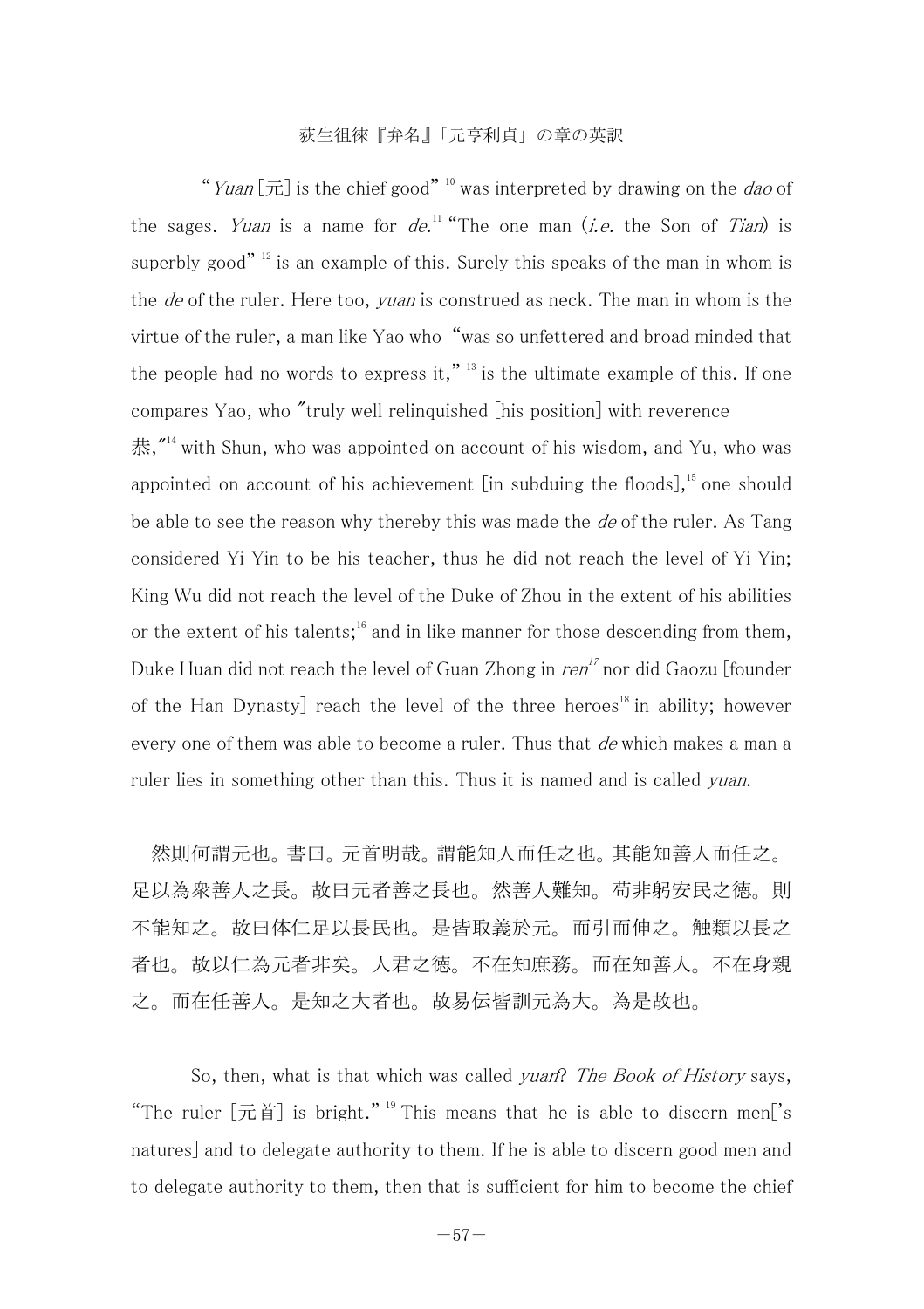of the multitude of good men. Thus it is said, "Yuan is the chief good." 20 However, it is difficult to discern good men. Were he not to make the *de* of bringing stability to the people his very flesh and blood, then he would be unable to discern them [good men]. Thus it is said, "If one makes ren one's very flesh and blood, then that will be sufficient for becoming ruler to the people." <sup>21</sup> All of these [quotations] take their meaning from *yuan* and extend it by analogy.<sup>22</sup> Thus it is wrong to make *ren* over into *yuan*.<sup>23</sup> The *de* of a ruler of men lies not in discerning general affairs; it lies in discerning good men. It does not lie in doing things yourself; it lies in delegating authority to good men. This is the greatness of discernment. Thus, when in all of the explanatory 'wings' of The Book of *Changes* all instances of the character yuan  $\bar{\pi}$  are read to mean 'great' [da  $\pm$ ], it is for this reason.<sup>24</sup>

2 亨者。謂其道盛行。無所擁閼也。元亨者。大者之道行也。小亨者。小 者之道行也。辟如烹物。水火之気。莫所不達焉。辟如聘享之礼。講信脩睦 之道。莫所不通焉。亨本聘享之享。借以言其通也。蓋聘享之礼行。而諸侯 無不至者焉。通之盛也。後世誤音聘享之享為食饗之饗。然聘礼有享与饗。 音同許両反。当時将何以別乎。故聘享之享。元亨之亨。皆許庚反。食享之 享。乃許両反。其於文。聘享作亨。即食饗作享。聘享作享。則食饗作饗。 聘享唯献璧馬。食饗則宴。故易曰。公用亨于天子。王用亨于西山。皆作亨。 可以見已。

Rule 2. Heng  $\boxed{\oplus}$  non-obstruction lis a term used to describe the condition in which] the *dao* is carried out vigorously and [in which] nothing blocks or stops. The expression, Yuan is heng (i.e. the beginning is not obstructed), is [used] when *dao* is carried out by a great one.<sup>25</sup> The expression, *xiao* is *heng* (*i.e.* the lesser is not obstructed), is [used] when *dao* is carried out by a lesser one.<sup>26</sup> It is, for example, as when one boils something.<sup>27</sup> There is no limit which the  $qi$  of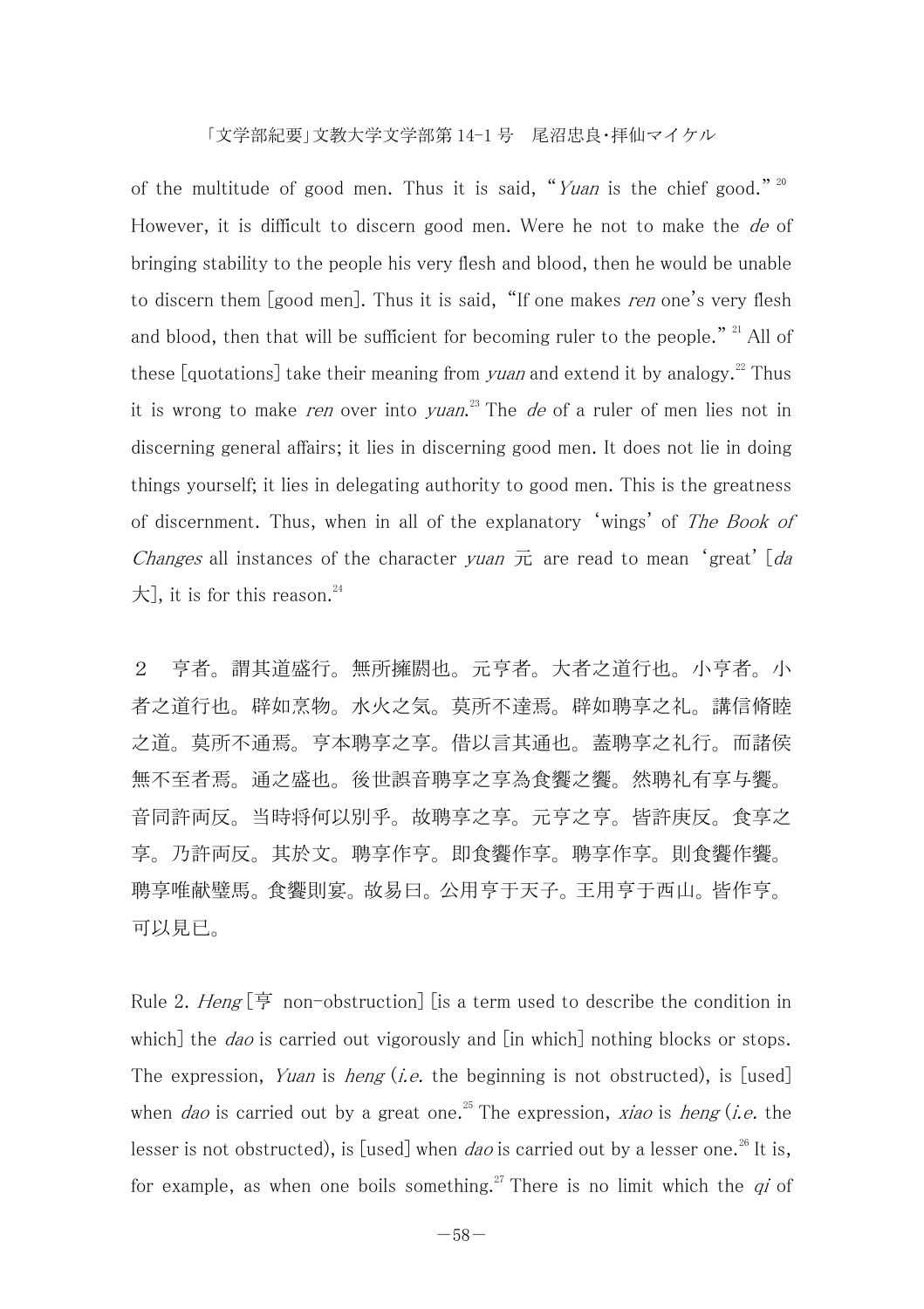water and fire can not reach. It is, for example, as in the  $\ddot{I}$  observed when feudal lords sent emissaries with gifts to the Son of Tian to pay their respects *[pinxiang*] 聘享].<sup>28</sup> There is no place through which "the *dao* which practices  $x$ *in* [信 trust] and cultivates communal harmony"<sup>29</sup> can not pass. *Xing* 亨 was originally the *xiang* 享 of *pinxiang* 聘享 and when borrowed from it thereby used to express the idea 'to pass through'. Surely the  $li$  which the feudal lords observed when they sent emissaries with gifts to each other to pay their respects were not neglected by even one feudal lord.<sup>30</sup> This 'passing through' was vigorous. Later ages on the basis of similar pronunciation mistakenly took the *xiang*  $\frac{1}{r}$  of pinxiang 聘享 to be [the same as] the xiang 饗 of shixiang 食饗 (to receive a meal).<sup>31</sup> However, in the *li* observed when feudal lords sent emissaries with gifts to the Son of *Tian* to pay their respects [聘礼] there was both *xiang* 享 and xiang 饗,<sup>32</sup> and if the pronunciation of the two was the same how were the two to be distinguished in those days? Thus, the *xiang* 享 of *pinxiang* 聘享 and the heng 亨 of yuanheng 元亨 are combined to form the pronunciation *xeng*<sup>33</sup> and the *xiang* 享 of *shixiang* 食享 is pronounced *xiang*.<sup>34</sup> When the character combination *pinxiang* 聘享 is written with *heng* 亨 replacing *xiang*, then the character combination *shixiang* 食饗 is written with *xiang* 享 replacing *xiang* 饗; and when the character combination pinxiang 聘享 is written with xiang 享, then the character combination *shixiang* 食饗 is written with *xiang* 饗. In pinxiang 聘享 only bi 璧 and horses are offered and in shixiang 食饗 a meal is proffered.<sup>35</sup> Thus *The Book of Changes* says, "Dukes offer gifts to the Son of Tian to pay their respects" and "Kings (like King Wen) offer gifts to the Western Mountain to pay their respects." <sup>36</sup> Thus one need only look at this.

3 利有数義。如曰君子喩於義。小人喩於利。曰放於利而行。曰見利思義。 皆謂営生而有所得。是財利之利也。如曰利用厚生。曰利器。皆謂善治其器。 使軽便於用之。用亦器也。是鋭利之利也。如易曰利有攸往。利渉大川。皆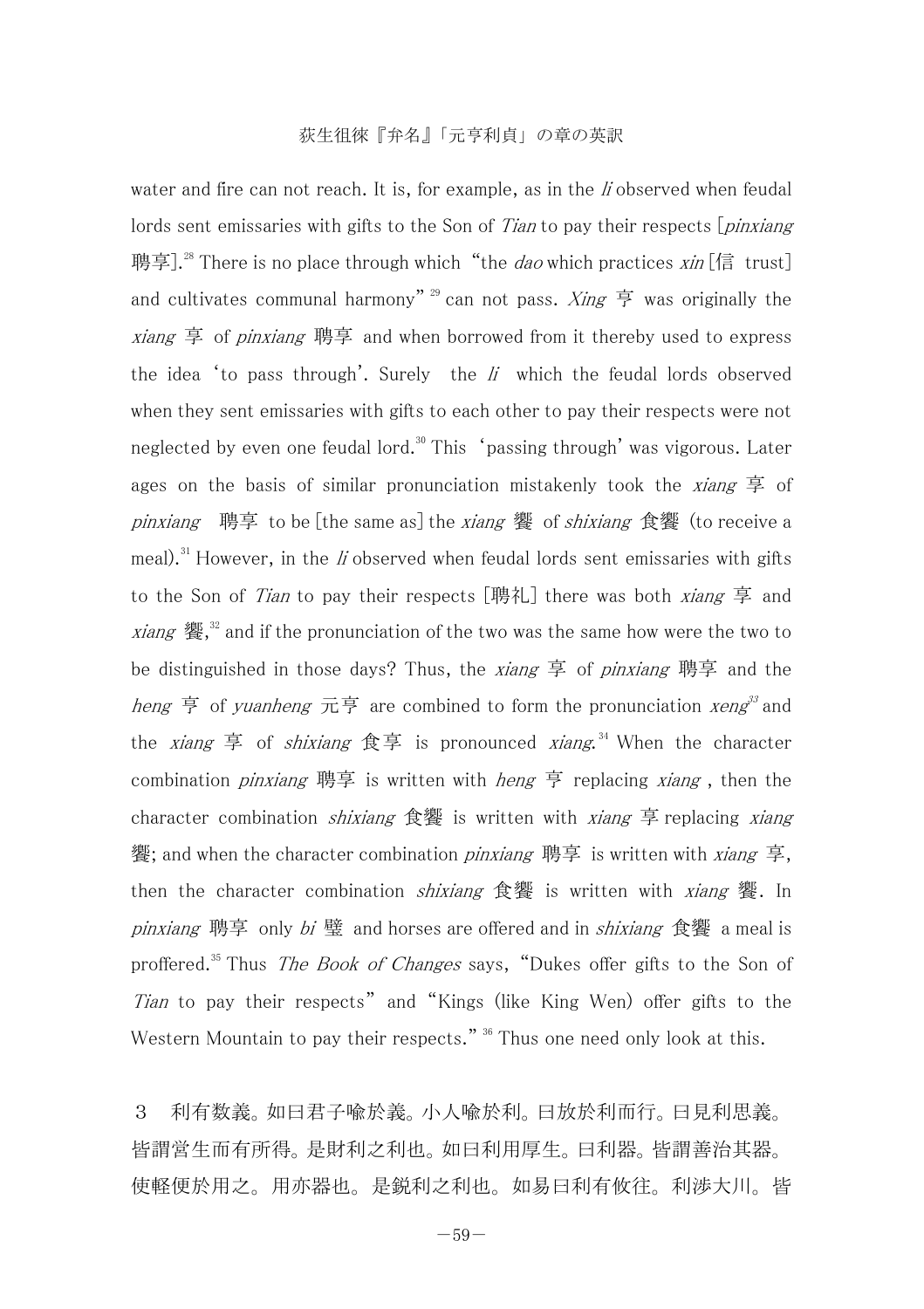謂作其事有成功。是吉利之利也。如利物。利天下。謂使其得益被沢。是利 益之利也。故易亨利。其義相似。亨主其道之行言之。利主行其事有成功言 之。是其異已。仮如以聘享言之。則藉此而諸侯和順。国被其福。是利也。 故経文主受利者言之。而至於文言曰利物。則主施利者言之。利物者。利益 萬物。是仁也。必以義済之。而後物可得而利益。故曰利物足以和義。和者 如五味相和之和。謂以異済同也。仁大矣。苟非義以差別之。則仁不可成焉。 是文言皆以君子之道解易已。

Rule 3. Li  $\bar{x}$  has several meanings. The li in statements like "The junzi is persuaded by the  $yi \frac{2}{10}$  of a thing and the small man is persuaded by the  $li$  of a thing;"  $37$  "It is carried out based on *li*;"  $38$  and "Seeing *li* he thinks of yi  $\frac{2}{56}$ "  $39$ all mean gaining something to make a living. This  $li$  means material gain. The  $li$ in statements like "Making good use of li (utensils) and enriching one's living" 40 and "sharpening one's tools"<sup>41</sup> both mean to have good control of one's utensils and to make them convenient in using them. Yong 用 means  $qi$  [器 utensils]. This  $li$  means usefulness. The  $li$  in these quotations from The Book of *Changes*, "one gains by advancing"  $42$  and "one gains by crossing the great river  $(d$ angerous though it may be),  $"$ <sup>43</sup> both mean that success follows from taking action. This  $li$  means favorable li [吉利]. The  $li$  in these statements, "to benefit things" 44 and "to benefit the realm," 45 both mean benefiting oneself and others. This li means profit  $[\frac{1}{2}]$ . Thus the meanings of *heng* and li in The Book of Changes resemble each other. Heng is used to emphasize carrying out the *dao* and  $\hat{I}$  is used to emphasize success in carrying things out. This is the only difference between them. For example, when one says this employing the expression *pinxiang* [聘享], it means precisely that by means of this the feudal lords moderate [their antagonistic relations] and yield [to each other] and the country is benefited. This is  $\ddot{I}$ . Thus in the classics this meaning is employed mainly to refer to that which benefits from  $\ddot{\mu}$  and when the Wenyan Wing of The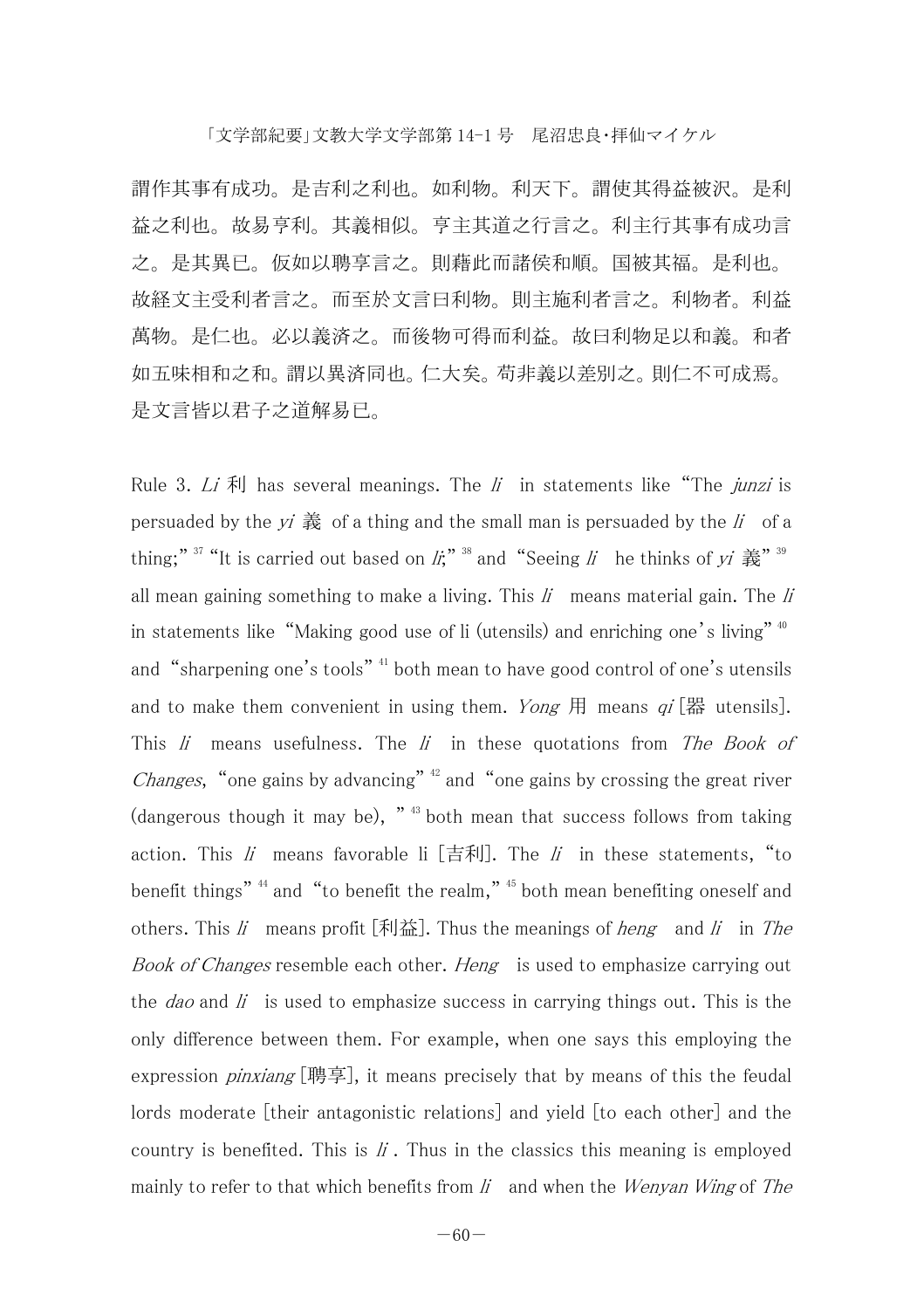Book of Changes goes so far as to employ the expression "to benefit things", it means mainly by this that which bestows  $\ddot{I}$ . This expression "benefiting things" means to profit  $\lceil \frac{1}{2} \rceil$  the myriad things. This is ren. When one employs vi 義 without exception to achieve this, in due time things will be benefited and thereby profit attained. Thus it is said, "To profit things is thereby sufficient to achieve harmony with  $yi \ddot{\mathbf{\ddot{x}}}$ ." <sup>46</sup> This harmony is like the one in the expression "the five flavors harmonize with each other."  $47$  It means to achieve sameness by means of difference. Ren is great. Were one not to differentiate on the basis of  $yi$ 義, this would mean that *ren* could not be achieved. So, the *Wenyan Wing* of The Classic of Changes is merely explicating the changes entirely on the basis of the dao of the junzi.

4 貞者。存乎中者不変也。曰開物成務。曰成天下之亹亹。是卜筮之道。 本在使人能勤其事不怠也。凡天下之事。人力居其半。而天意居其半焉。人 力之所能。人能知之。而天意所在。則不能知之。不知則疑。疑則怠而不勤。 怠而不勤。則併其人力不用之。事之所以壊也。故聖人作卜筮。以稽其疑。 藉是而人得知夫天意所在。亹亹為之不已。事之所以成也。故曰成務。曰成 亹亹。是之謂也。然其人存乎中者渝。則終亦怠已。故諸卦皆曰利貞。謂不 変者之必成也。不恒其徳。或承之羞。孔子曰。不占而已矣。亦此意。它如 変曰悔。不変曰貞。貞勝。貞観。貞明。貞夫一。及君子貞而不諒。及貞女 之貞。皆不変之義也。

Rule 4. Zheng  $\lceil \frac{1}{5} \rceil$  is a term which refers to the changelessness and constancy within. It is said, "Developing things and bringing enterprises to fruition"<sup>48</sup> and "bringing to fruition what the realm strives after."  $49$  Thus, the *dao* of divination by turtle shell cracks and fifty bamboo rods was originally for the purpose of encouraging people to apply themselves to their work without succumbing to laziness. By and large the projects of the realm are [achieved] half by human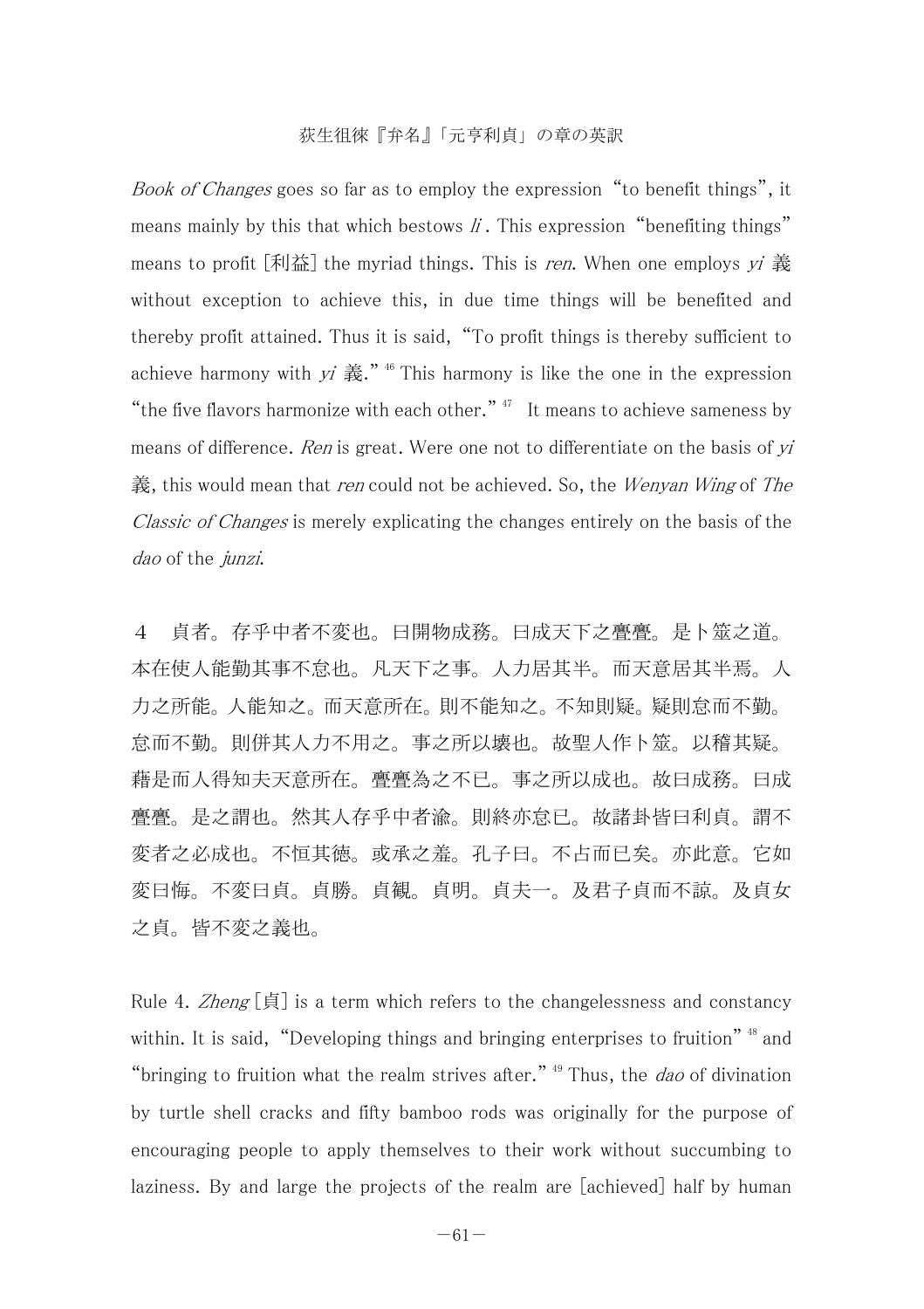effort and half by the will of *Tian* 天意. Humans can know what human effort is capable of. But they can not know what the will of *Tian* is. Not knowing it they will be in doubt. In their doubt, they will succumb to laziness and fail to strive. Succumbing to laziness and failing to strive, they will not even employ human effort. This is the cause of the failure of projects. For this reason the sages created divination by turtle shell cracks and fifty bamboo rods and thereby took this doubt into consideration, thereby enabling humans to know the will of Tian and to achieve (their purposes) without desisting from what they most strive after. This is how projects are completed. This is why the expressions "Developing things and bringing enterprises to fruition" and "bringing to fruition what the realm strives after" mean this very thing. However, were one to lose *zheng* (the changelessness and constancy within), in the end he would after all succumb to laziness. The reason why the majority of the hexagrams all say, "where there is *zheng* there is Li  $\bar{x}$ ||"<sup>50</sup> is because they are stating the certain success which comes as a result of constancy. "If one does not maintain one's de constant one will suffer dishonor. "When Confucius says, "simply not divining," this is what he is referring to.<sup>51</sup> Other examples include: "Changing means regret  $\lceil hui \rceil$  and not changing means *zheng*."  $52$  "Constant (*zheng*) and victorious. " " Constant and humbly steadfast. " " Constant and clear. " "Single-minded and constant."  $53$  "The junzi is constant and does not aspire to being understood by others." <sup>54</sup> The character *zheng* in expressions like "a zheng (chaste) woman" [zhengnü貞女] all mean constancy.<sup>55</sup>

 又如伝多訓貞為正者。本謂位当為正。陽居陽位。陰居陰位。是也。陽居 陰位。陰居陽位。如移魚鼈於山。植草木于河海。則必失其性已。凡天下之 物。唯性不可変矣。故曰利貞者性情也。然物与位不当。必至於失其性。失 性則変。不得為貞。是訓貞為正之義也。志不挫則百事皆可成。故文言曰。 貞固足以幹事。亦以君子之道解易者也。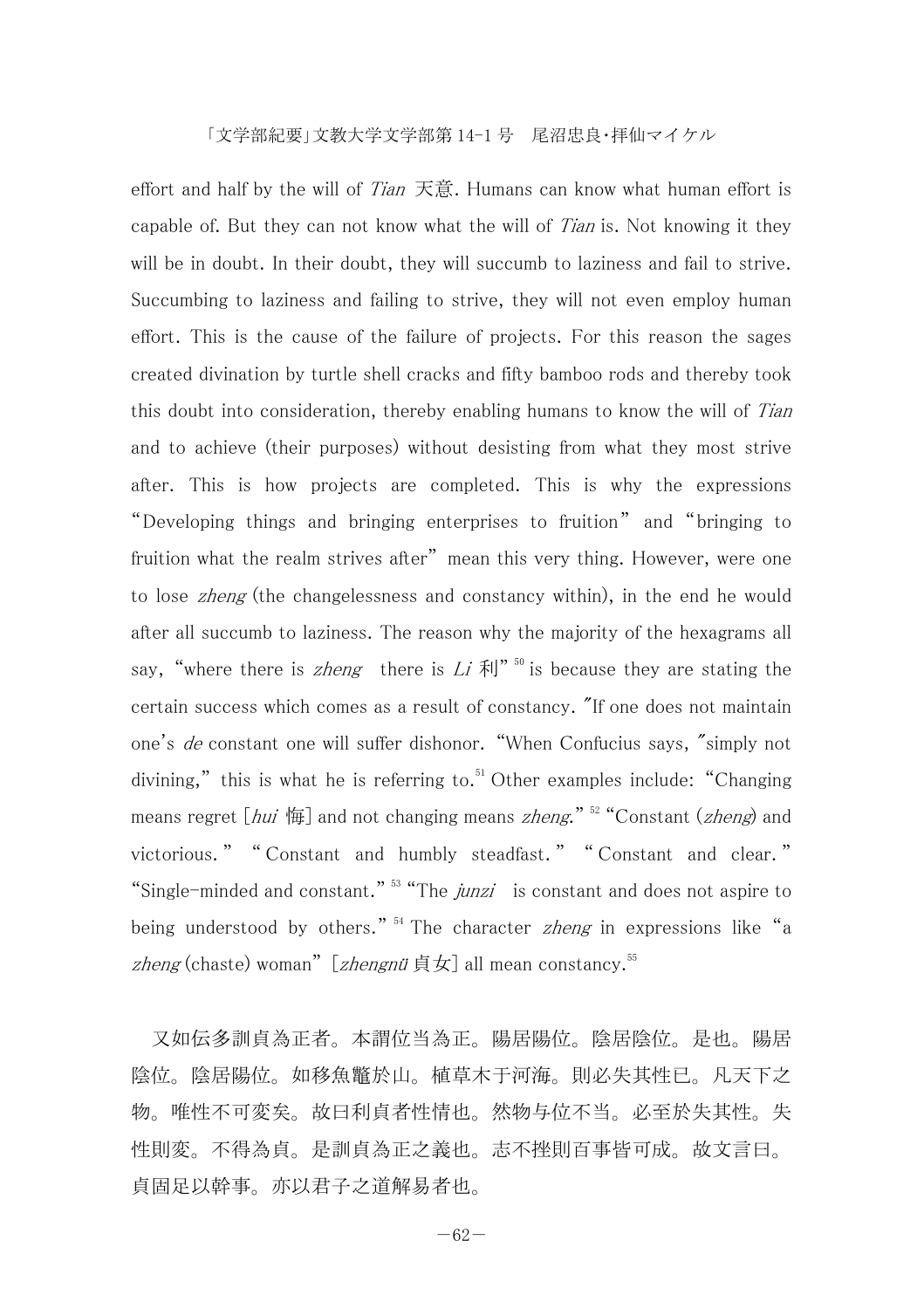There are also cases in which the character *zheng*  $\overline{E}$  is read for *zheng* 貞 as it often is in *The Book of Changes*.<sup>56</sup> Zheng 正 means that the positions (of the solid and broken lines in the hexagrams) fall precisely where they should. This is what is meant by  $\nu$   $\dot{m}$  陰 being in the  $\nu$  position and  $\nu$  ang 陽 being in the *yang* position.<sup>57</sup> When *yang* is in the *yin* position and *yin* is in the *yang* position this is like moving fish and (snapping) turtles to a mountain and planting grass and trees in streams and oceans. That is to say this can only result in their losing their *xing* [性 essential nature]. Generally speaking, the *xing* 性 of the things of the realm can not be independently changed. Thus it is said, "That which is  $\vec{u}$  利 and zheng 貞 is xing 性 [i.e. essential nature (structure 体 and stillness 静)] and *qing* 情 [*i.e.* true feelings (function 用 and movement 動)." <sup>58</sup> However, if a thing and its position do not correspond, the result will inevitably be the loss of *xing* 性. The loss of *xing* 性 implies change and one will then be unable to attain *zheng*. This is the meaning  $[y_i \, \dot{\mathbf{x}}]$  of reading the character *zheng* [正] for *zheng* [貞]. If one does not falter in one's aim, one will be able to achieve every one of a hundred projects. Thus it is said in The Book of Changes, "Being zheng [ $\oint$ ] constant] and gu [ $\Box$ ] stable] is sufficient to handle any affair."  $59$  And this is employing the *dao* of the *junzi* to interpret *The Book of* Changes.

 元或為首。或為大。亨或為通。或為聘亨。利或以為我得其利。或以為利 人。貞或以為不変。或以為当位。是易之不可為典要。所以与他書殊也。然 至於後世儒者傳会以天道。又以仁義礼智配之。則牽強遷就。不成文意。妄 亦甚哉。

In some cases yuan  $\bar{\pi}$  beginning is taken to be *shou*  $\check{\mathbf{F}}$  neck, in others da 大 greatness. In some cases heng 亨 non-obstruction is taken to be tong 通 passing through, in others *pinxiang* [聘享]. In some cases  $\vec{u}$  利 is taken to be to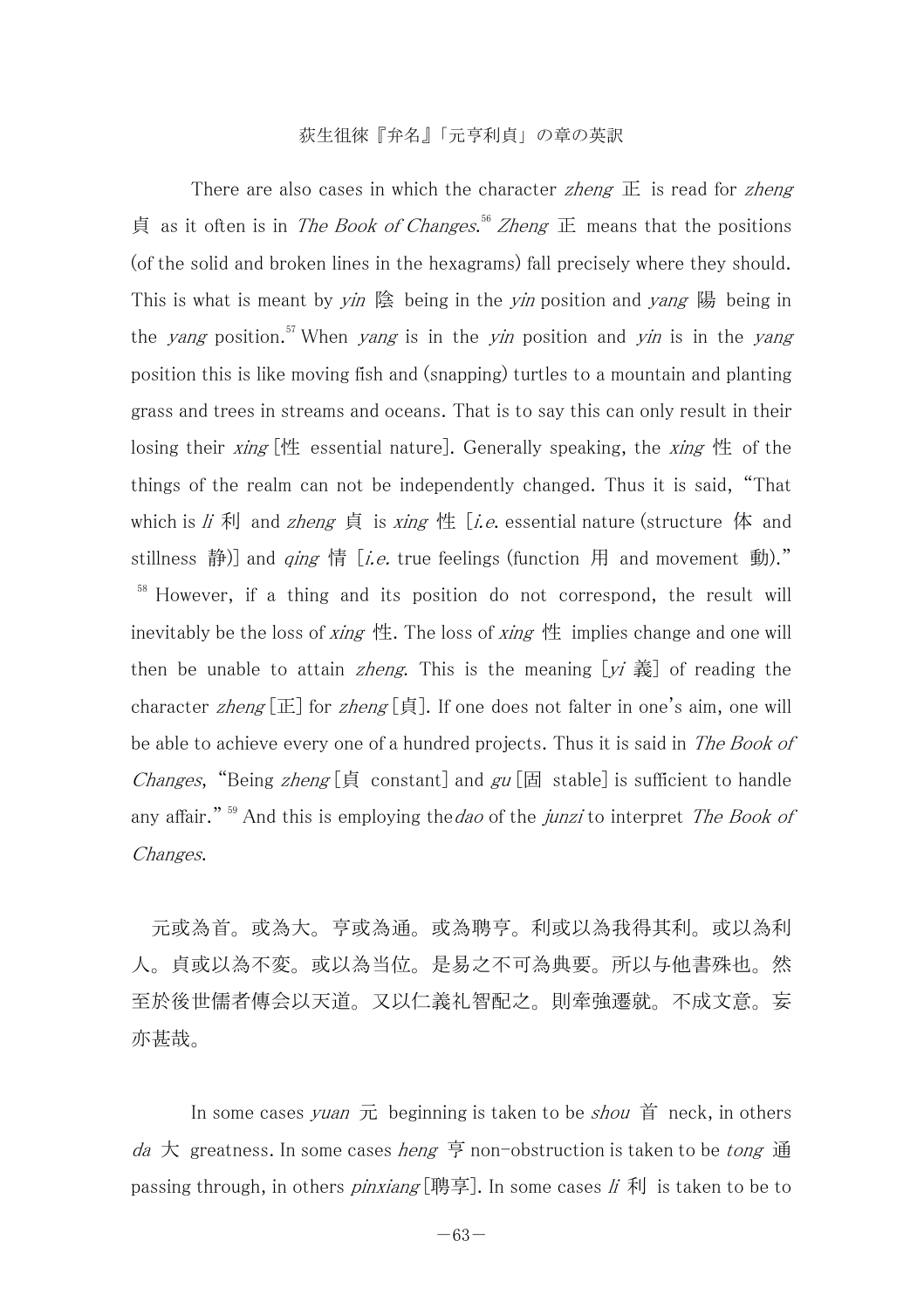profit oneself, in others to profit others. In some cases *zheng* 貞 is taken to be not changing and in other cases to be proper correspondence. This is why it is held of *The Book of Changes* that "one can not make fixed rules of it" <sup>60</sup> and what distinguishes it from other books. Nevertheless, Confucianists of later ages have employed the *dao* of Tian to distort [the meanings of these terms] with additions and by going so far as to assign ren,  $yi$ ,  $li$ , and  $zhi$  仁義禮智 to these terms. They render the meaning of such passages unintelligible by gross distortion and sophistry. How flagrant can their nonsense be!

# 元・亨・利・貞の注

<sup>1</sup> NS 12.261. According to Kanaya Osamu, Sorai is here opposing the cosmological interpretation of Cheng Yichuan 程伊川 who maintained that *qian* 乾 represents *Tian* 天 and that *yuan*, *heng*, *li*, and *zheng* 元亨利貞 are its manifestations. Sorai maintains that they are merely an explanation of the divination sign *gian* 乾. Throughout, Sorai will be attacking all metaphysical interpretations of The Book of Changes.

 $2$  CYI 乾卦 文言伝·孔疏「但乾卦象天、故以此四徳皆為天徳」 According to Kong Yingda's notes on *Yijing*: *Qian* illustrates Tian, and on account of this the four *de* are all held to be *de* of Tian.

Cf. XXTC. SKT 3.7. (Zhu Xi's 小學題辭)「元亨利貞、天道之常」 Yuan, heng, li, and zheng are the never-changing dao of Tian.

 $3$  CYJ 説卦傳「乾、天也」 $Q$ ian is Tian.『易経(下)』鈴木由次郎著、 集英社, 1974, p. 446.(全釈漢文大系 10)

4 CYJ 繋辭伝下「易之為書也、広大悉備、有天道焉、有人道焉、有 地道焉、兼三才而両之、故六、六者非它也、三才之道也」The Book of Changes is vast and includes everything. In it there is the *dao* of Tian, the *dao* of men and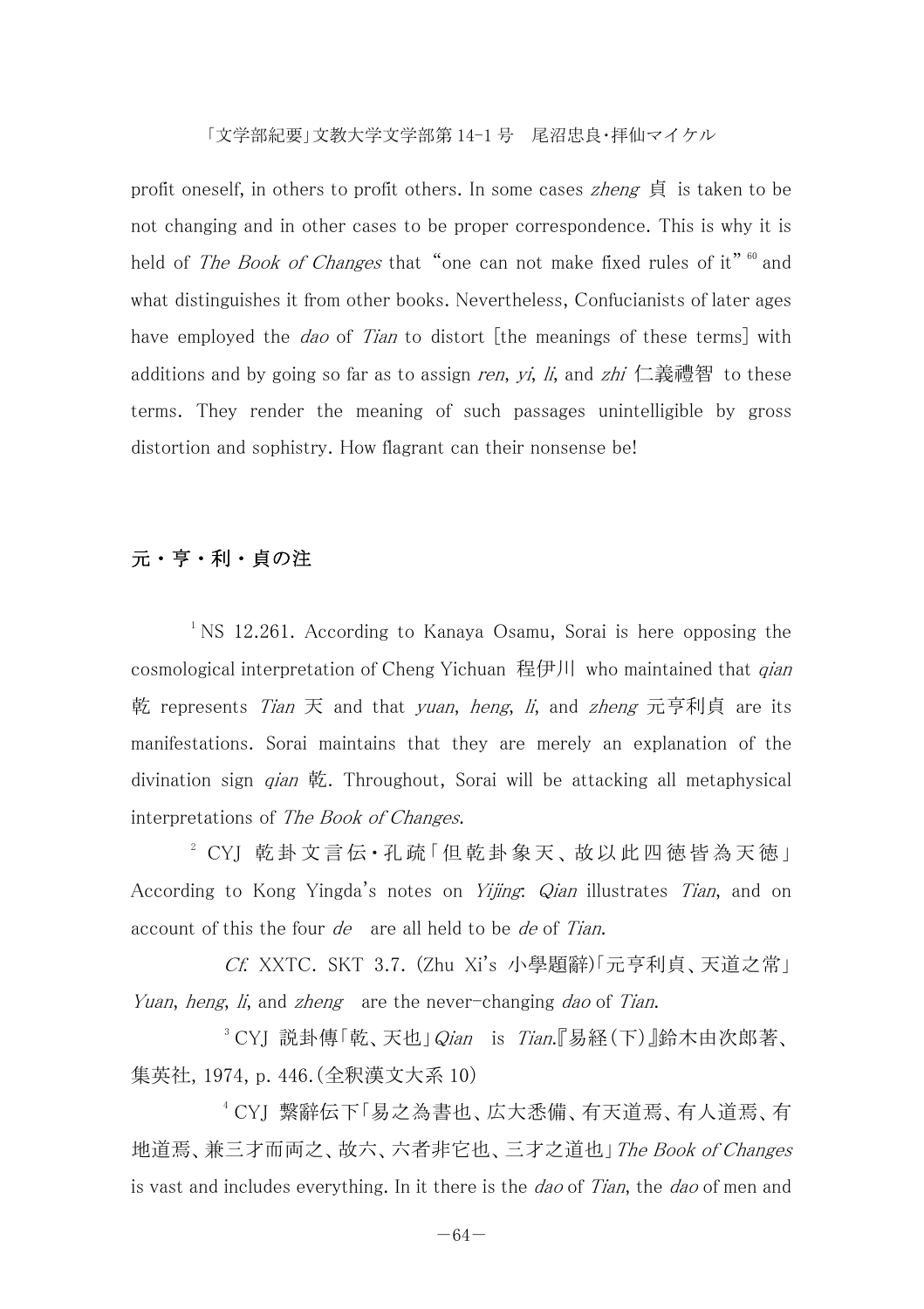the *dao* of Earth. Each of the three  $\vec{R} \cdot \vec{B} \cdot \vec{A}$  is represented with two lines and thus a sign consists of six lines. The six lines are nothing but the illustration of the *dao* of the three elements. *Ibid.*, p. 418.

5 CYJ 繋辭伝上「是故君子居則観其象而玩其辭、動則観其変而玩 其占 Thus when ordinarily at rest the *junzi* peruses the message conveyed by the six lines of his divination sign and knows that it is indeed fitting. When going into action he observes the changes in the six lines and fully recognizes the good or ill luck contained in the message. *Ibid.*, p. 311.

 CYJ 繋辭伝下「易之為書也不可遠、為道也・遷、変動不居、周流 六虚、上下无常、剛柔相易、不可為典要、唯変所適」The book for divination should never be far away. That which makes up the *dao* is constantly changing, never the same. It shifts through the six positions up and down and is never stationary. Soft as well as hard, defying judgment by any fixed standard, its only property is change.Ibid., p. 412.

 $6$  CHS<sub>I</sub> 2.2.4. SKT 25.65.

 $^7$  BMZ 3B.1. SKT 4.198.

8 CLJ 2. SKT 27.73.

<sup>9</sup> CYI 1. SKT 23.103. Also, CYI 2. SKT 23.160.

<sup>10</sup> CYI 1. SKT 23.113.

11 NST 36.580. CYJ.1 SKT 23.113.「君子行此四徳者、故曰乾元亨利  $\ddot{\mathbf{\Theta}}$  The *junzi* is someone who practises these four *de*. Thus it is said that *gian* is yuan, heng, li, and zheng .

 CHSJ 15. 3. SKT 25.206.「・亦惟天若元徳、永不忘在王家」Thus also the *vuande* (beginning, principal *de*) which *Tian* has bestowed on us shall never be forgotten in the royal family."

 CHSJ 17.3. SKT 25.232.「其惟王位、在徳元」"If the king stations himself at the *devuan* (beginning of *de*).

GY 17.1. SKT 67.677.「是五王者皆有元徳也」These five kings all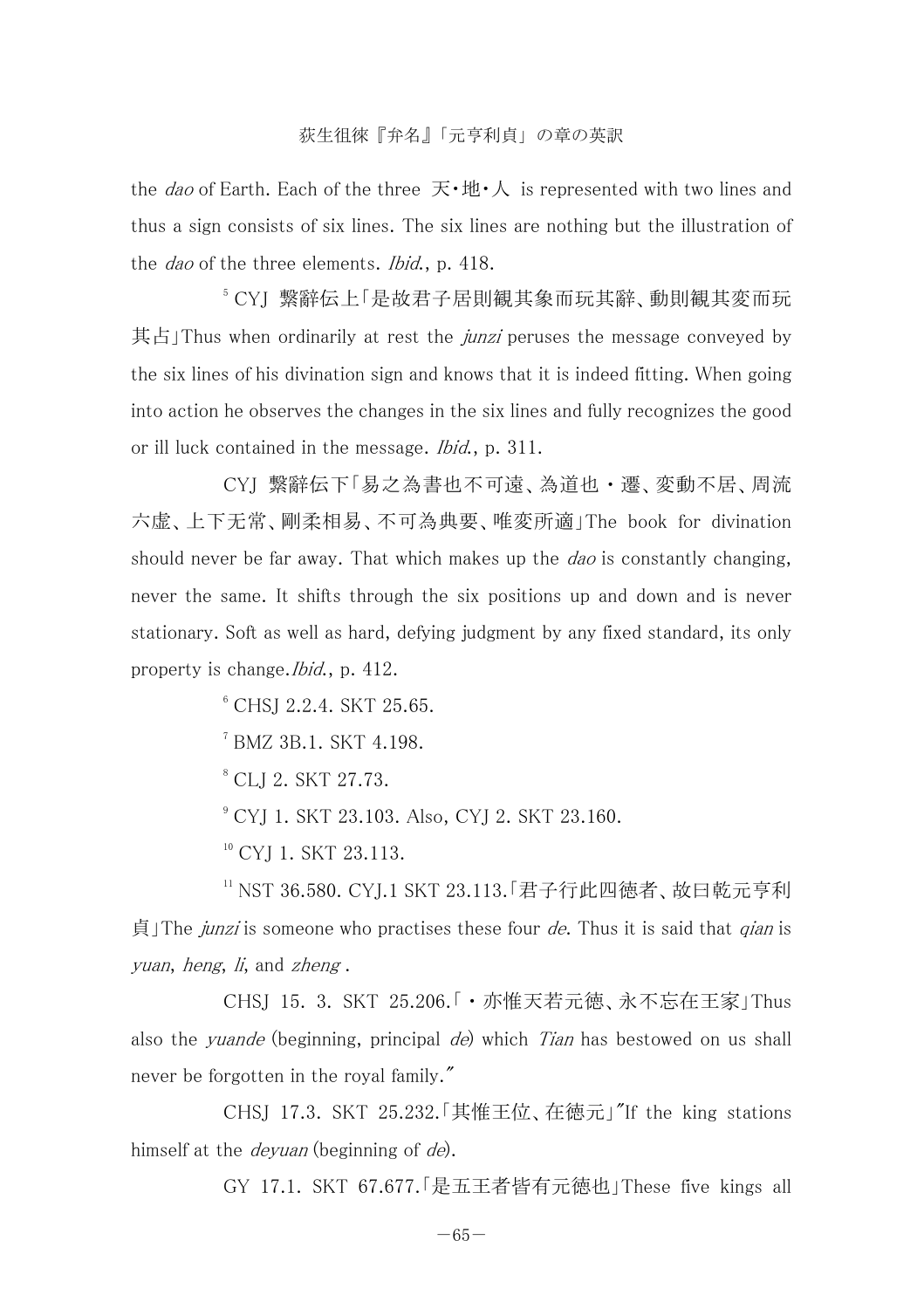possessed yuande (beginning, principal de).

 $12$  CHSI 37. SKT 26.425. 太甲下「一人元良、萬邦以貞」If the one man  $(i.e.$  the Son of Tian) is superbly good, all countries will thereby be zheng.

13 BLY 8.19. SKT 1.191.「大哉堯之為君也、巍巍乎唯天為大、唯堯 則之、蕩蕩乎民無能名焉」How great a ruler was Yao! Majestic and sublime, he alone was worthy of the greatness of *Tian*. He alone modeled himself on it  $(Tian)$ . So far-reaching was his influence that people were unable to pin him down with a name.

<sup>14</sup> CHS<sub>I</sub> 1.1, SKT 25.19.

 $15$  NST 36.580. Cf. BZY 2.2. SKT 2.210.「舜其大知也與」Shun was indeed a man of great zhi (wisdom).

Cf. CHSJ 29. SKT 26.371. Praising Yu's achievements.

16 CHSJ 12.1. SKT 25.166.「乃元孫不若旦多材多芸、不能事鬼神」 Your great-great-grandson is not equal to me in versatility and accomplishment; nor can he serve spirits and gods.

<sup>17</sup> Cf. OSBM ren  $\pm$  2.

 $18$  NST 36.580. The three heroes (of the Former Han dynasty) were Zhang Liang 張良 (d. 168 BCE), Xiao He 蕭何 (d.193 BCE), and Han Xin 韓 信 (d.196 BCE).

 $^{19}Cf$  note 6.

 $20$  Cf. note 10.

 $21$  Ibid. Also, CYI 1. SKT 23.113.「君子体仁、足以長人」The junzi incarnates *ren*, and is thereby qualified to be a leader of men.

 $22$  CYJ 繫辭伝上『易経(下)』鈴木由次郎著、集英社, 1974. pp. 345-46.(全釈漢文大系10)

 $^{23}$  CYI 1. Kong Yingda 孔疏 commenting on this passage states  $\sqrt{\pi}$ 則仁也、亨則礼也、利則義也、貞則信也」Yuan is nothing other than ren, heng nothing other than  $\ddot{I}$ ,  $\ddot{I}$  nothing other than  $\ddot{Y}$ , and *zheng* nothing other than  $\ddot{X}$ *in.*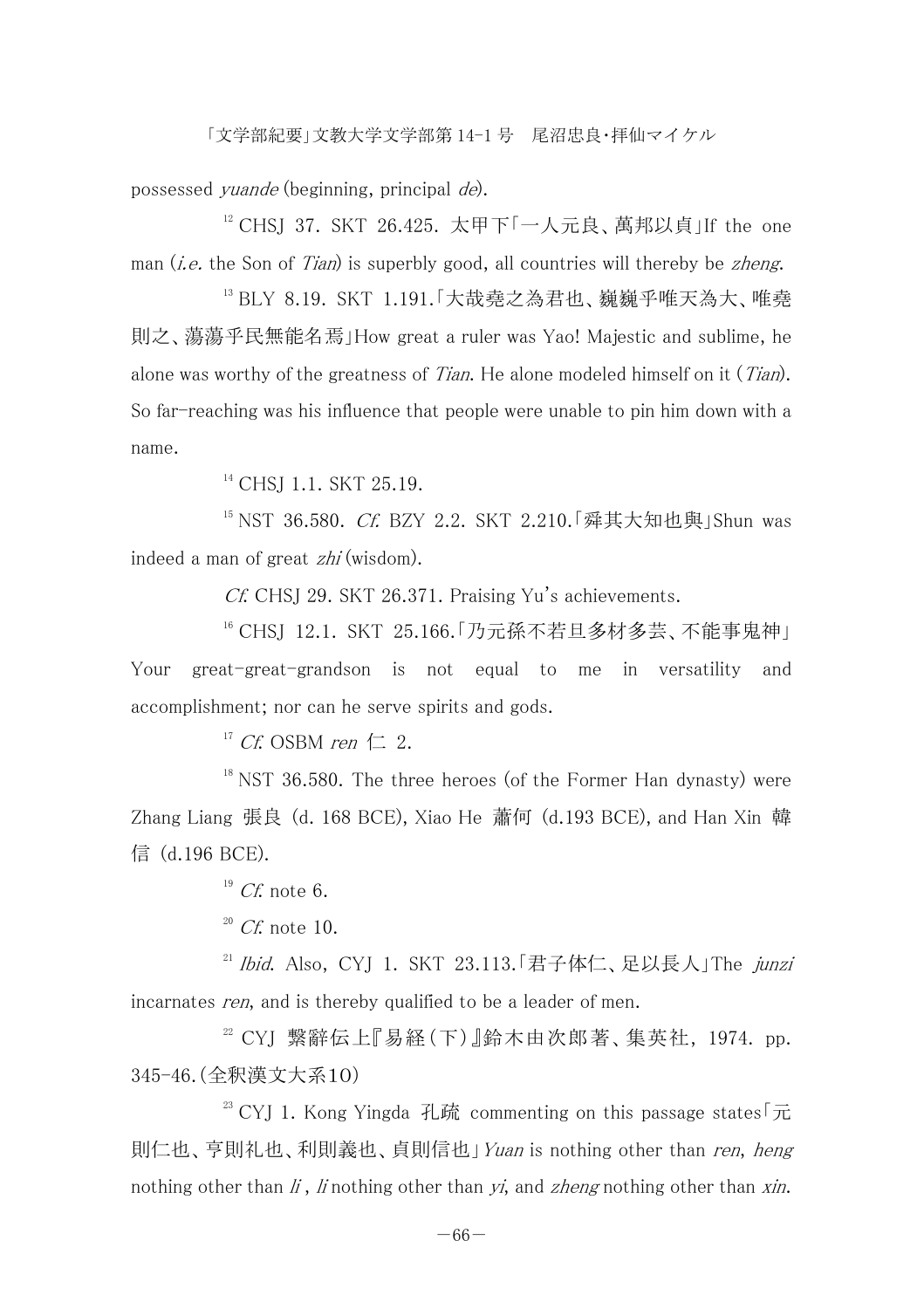Cf. JSL 1.6. SKT 37.11.「四徳之元、猶五常之仁、偏言則一事、専言 則包四者」 Yuan includes the four de and; ren the five eternal verities. Often referred to exclusively, it *(ren)* subsumes the other four *(vi, li, zhi, xin* 義礼智 信).

24 CYJ 3. SKT 23.196.「屯、元亨利貞、・・・彖曰、屯、剛柔始交而難 生、動乎険中、大亨貞」 Here the supposedly Confucius's Commentary (彖) on the 'zhun-gua' (屯卦) interprets 元亨 as meaning 大亨: "the coming and going  $(\overline{\mathfrak{p}})$  is great  $(\overline{\mathcal{R}})$ ." (The non-obstruction is great.)

<sup>25</sup> CYJ 2. SKT 23.160. Also, CYJ 14. SKT 23.359. Also, CYJ 18. SKT 23.416. Also, CYJ 46. SKT 24.913.

 $26$  CYJ 56. SKT 24.1115. Also, CYJ 57. SKT 24.1137.

<sup>27</sup> The character for 'boil'  $\lceil$  peng  $\bar{\mathbb{R}}$  and resembles that for 'non-obstruction' [heng 亨].

<sup>28</sup> NST 36.580. *Pin*  $\overline{1}$  is a matter of feudal lords sending emissaries to pay their respects and bear gifts to their Son of Tian.

 Cf. YL 聘礼編:受享束帛加璧。「享、献也、既聘又献、所以厚恩恵 也」東海大学古典叢書『儀礼Ⅱ』p. 393.

 CCQZZ 9.19. SKT 32.978.「(襄公)賄荀偃束錦加璧乗馬」The Duke of Xiang bestowed upon Xun Yan a roll of brocade with assorted bi (ceremonial objects, flat and circular with round holes in their centers, also as signs of rank) as well as (four) horses.

 ZL 秋之官僚・大行人. Xiang 享 means to bear gifts. 本田二郎 (著)原田種成(校閲)『周禮通釈』(下)集英出版, 1989, pp. 350-51. Here Sorai is concerned with the written characters and their pronunciations.

<sup>29</sup> CLI 9. SKT 27.327. passim.

 $30$  NST 36.580-81. The feudal lords all sent their emissaries with gifts to the Son of Tian.

 $31$  BLY 10.5. SKT 1.221. 「享礼有容色」His visage changing color as if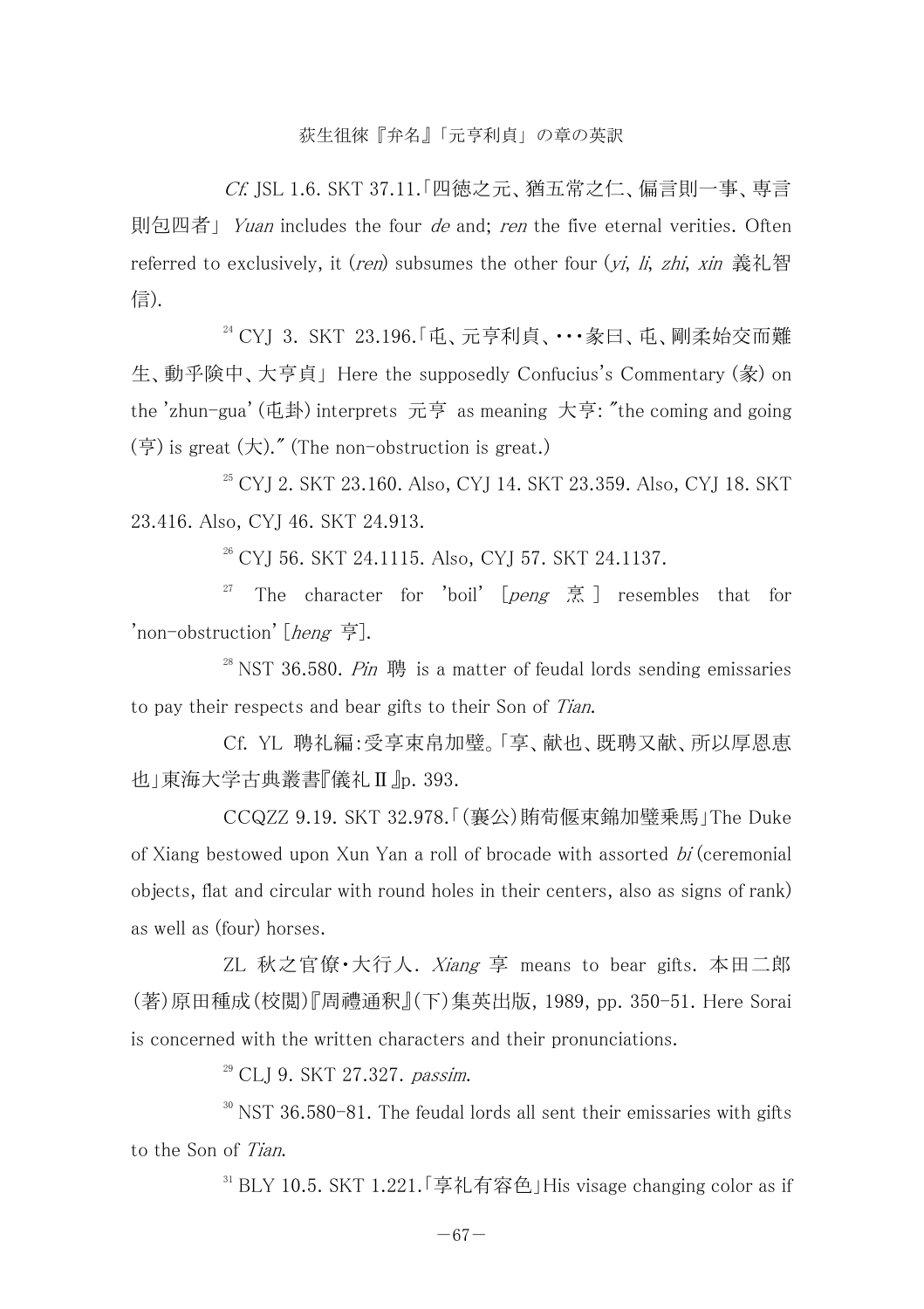trembling at the gravity of the  $li$ .

 $32$  This entire discussion seems to be based on combinations formed from Japanese pronunciations of Chinese characters, though this approach is inconsistent with Sorai's position in his Gakusoku『学則』. Modern Chinese pronunciation does not support this discussion. In fact, in contemporary Chinese the character  $\dot{\mathfrak{g}}$  is pronounced *zhen*, not *zheng*, and the pronunciation, *xeng*, is a strange anomaly.

NST 36.580, i.e. the first element of  $xu$  [#] and the last element of  $\lim_{\mathcal{E}}$  [両] together make *xiang*.

YL 儀礼・聘礼「公於賓、壱食再饗」註「饗、謂亨大牢以飲賓也」If the same and sharing the same pronunciation it becomes impossible to distinguish them.

<sup>33</sup> i.e. the first element of xu  $[\mathbb{H}]$  and the last element of geng  $[\mathbb{H}]$ together make xeng.

 $34$  Cf. note 32.

 $35$  NST 36.580. Cf. note 28.

<sup>36</sup> The following is the interpretation of these passages by Imai Uzaburou. CYI 14. SKT 23.362-63. The Son of Tian entertains the dukes. CYI 17. SKT 23.403-405. King Wen entertains the gods of the Western mountain.

 NST 36.580-81. In the view of the editor, Nishida Taichiro, however, Sorai's attempt to equate offerings by dukes to the Son of Tian with kings' offerings (as by King (Wen) to the Western mountain is forced. Perhaps, says Nishida, he meant to the gods of the Western mountain, but the ancient texts do not support such an interpretation nor does the sentence seem able to bear its weight.

> $37$  BLY 4.16, SKT, 1.98. Also *cf.* OSBD  $vi \triangleq 4$ . <sup>38</sup> BLY 4 12. SKT 1.95. 39 BLY 14.13. SKT 1.312.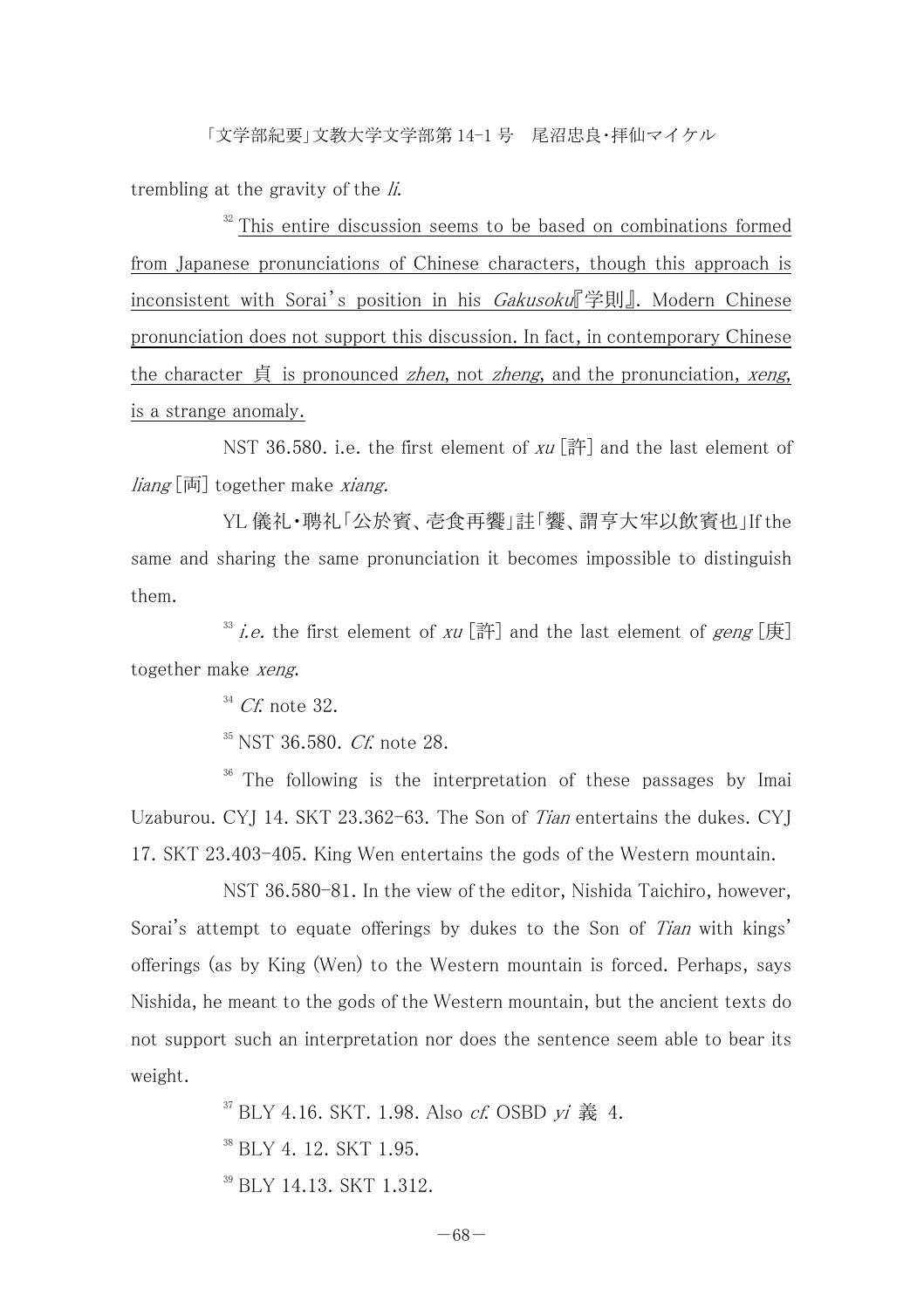<sup>40</sup> CHSI 29. SKT 26.363.

Cf. the use of yong 用 CCQZZ 10.17. SKT 33.1452. 「利器用」(The Diao family) greatly improved everyday utensils.

41 BLY 1.15. SKT 1.8.「工慾善其事、必先利其器」If a carpenter wants to a good job, he must sharpen his tools first.

 LZ 36. SKT 7.69.「国之利器、不可以示人」A country's tools (tools to be used for governing a country well) must not be shown to men.

42 CYJ 22. SKT 23.462.

43 CYJ 5. SKT 23.230-31.

 $44$  CYI 1. SKT 23.113. 「利物足以和義」(The *junzi* will) benefit all things and thereby have them conform to  $yi$ .

45 CYJ 繋 辭 伝 下「 舟 楫 之 利、 以 済 不 通 、 致 遠 以 利 天 下」The invention of boats and oars made the crossing of rivers and transporting of goods to distant places possible benefiting all under Tian.『易経(下)』鈴木由次郎著、 集英社, 1974, p. 382.(全釈漢文大系10).

46 CYJ.1. SKT 23.113.

<sup>47</sup> Cf. OSBM zhong/vong/he/zhong 中庸和哀3.「五味相和」

48 CYJ 繋辭伝上.

<sup>49</sup> CYI 繋辭伝上. The term *weiwei* appears in COSI(大雅)235.「亹 亹文王」 In NS 12.262 Kanaya Osamu interprets this passage as follows: "In order for the realm to achieve what it most strives after, divination is the most effective means."

50 CYJ 1. SKT 23.94. passim.「乾、元亨利貞」

<sup>51</sup> CYI 32. SKT 24.668. NST 36.581.

 BLY 13.22. SKT. 1.298. In reference to this Confucius says that it would have been better not to have carried out the divination in the first place. In the same passage Confucius comments「不占而已矣」. SKT translates this as meaning: "It does not take divination to know this."